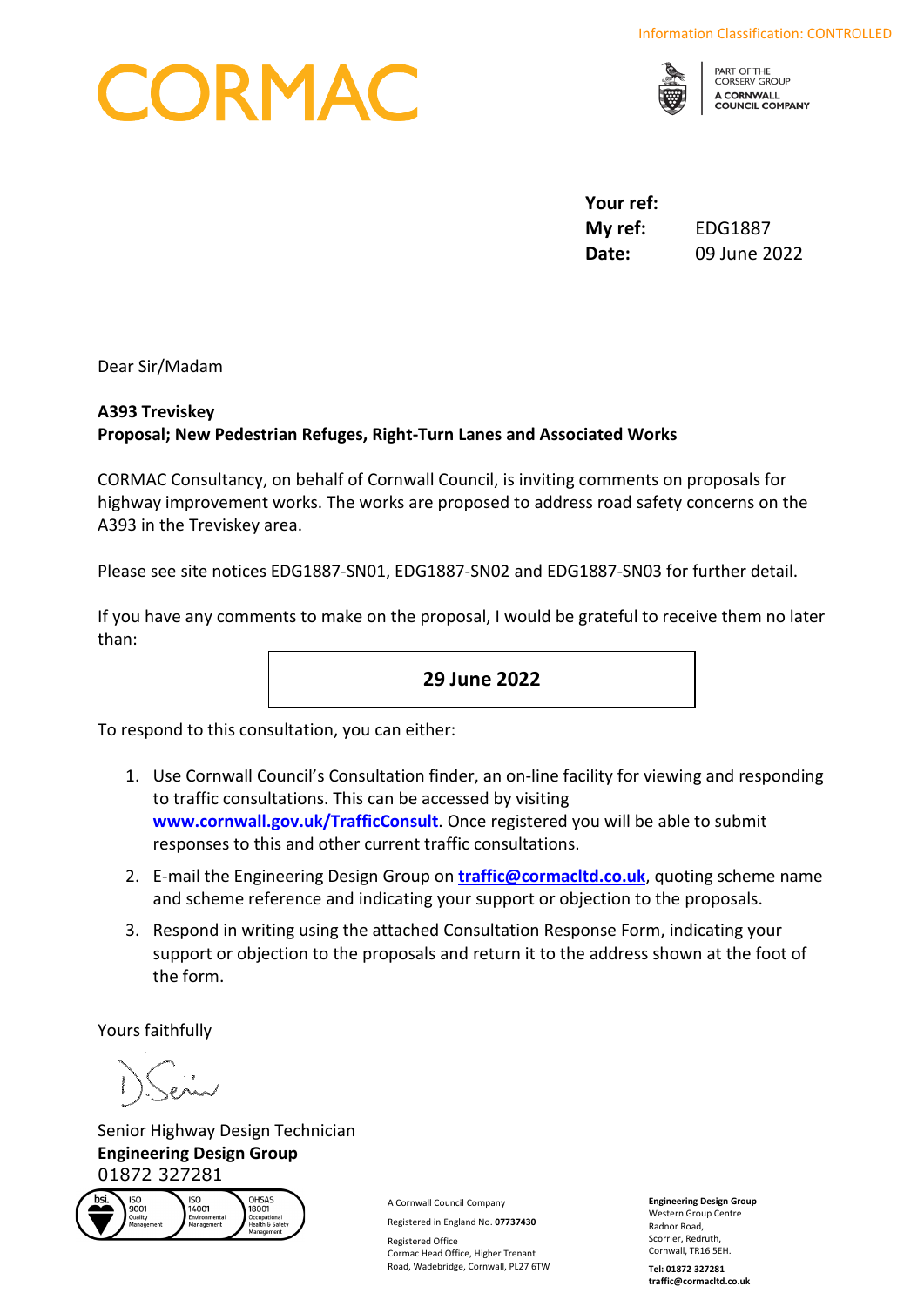| <b>Engineering Design Group</b>   |  |
|-----------------------------------|--|
| <b>Consultation Response Form</b> |  |

| <b>Scheme Name:</b>                     | A393 Treviskey                                                                                     |
|-----------------------------------------|----------------------------------------------------------------------------------------------------|
| <b>Scheme Reference:</b>                | EDG1887                                                                                            |
| <b>Designer Name:</b>                   | <b>Daniel Senior</b>                                                                               |
| <b>Start of Consultation:</b>           | 09 June 2022                                                                                       |
| <b>End of Consultation:</b>             | 29 June 2022                                                                                       |
| Title:<br>Mr                            | Other<br><b>Mrs</b><br><b>Miss</b><br>Ms                                                           |
| Name:<br>Please print in block capitals |                                                                                                    |
| Organisation:<br>(if applicable)        |                                                                                                    |
| <b>Address:</b>                         |                                                                                                    |
|                                         |                                                                                                    |
|                                         | Postcode:                                                                                          |
| E-mail:                                 |                                                                                                    |
|                                         |                                                                                                    |
|                                         |                                                                                                    |
|                                         |                                                                                                    |
| Date:                                   |                                                                                                    |
|                                         | YYYY<br>DD<br><b>MM</b>                                                                            |
| 1.<br>(please tick one)                 | What is your view on this scheme?<br><b>Support</b><br>Object                                      |
| 2.                                      | Please use the box below to provide any comments you have with regards to this scheme. If you wish |
|                                         | to object to the proposal, you must state your reasons for doing so.                               |
|                                         |                                                                                                    |
|                                         |                                                                                                    |
|                                         |                                                                                                    |
|                                         |                                                                                                    |
|                                         |                                                                                                    |
|                                         |                                                                                                    |
|                                         |                                                                                                    |
|                                         |                                                                                                    |
|                                         |                                                                                                    |
|                                         | Please continue overleaf if necessary                                                              |

**Please return this form to: Engineering Design Group**, CORMAC Consultancy, Radnor Road, Scorrier, Redruth, Cornwall, TR16 5EH